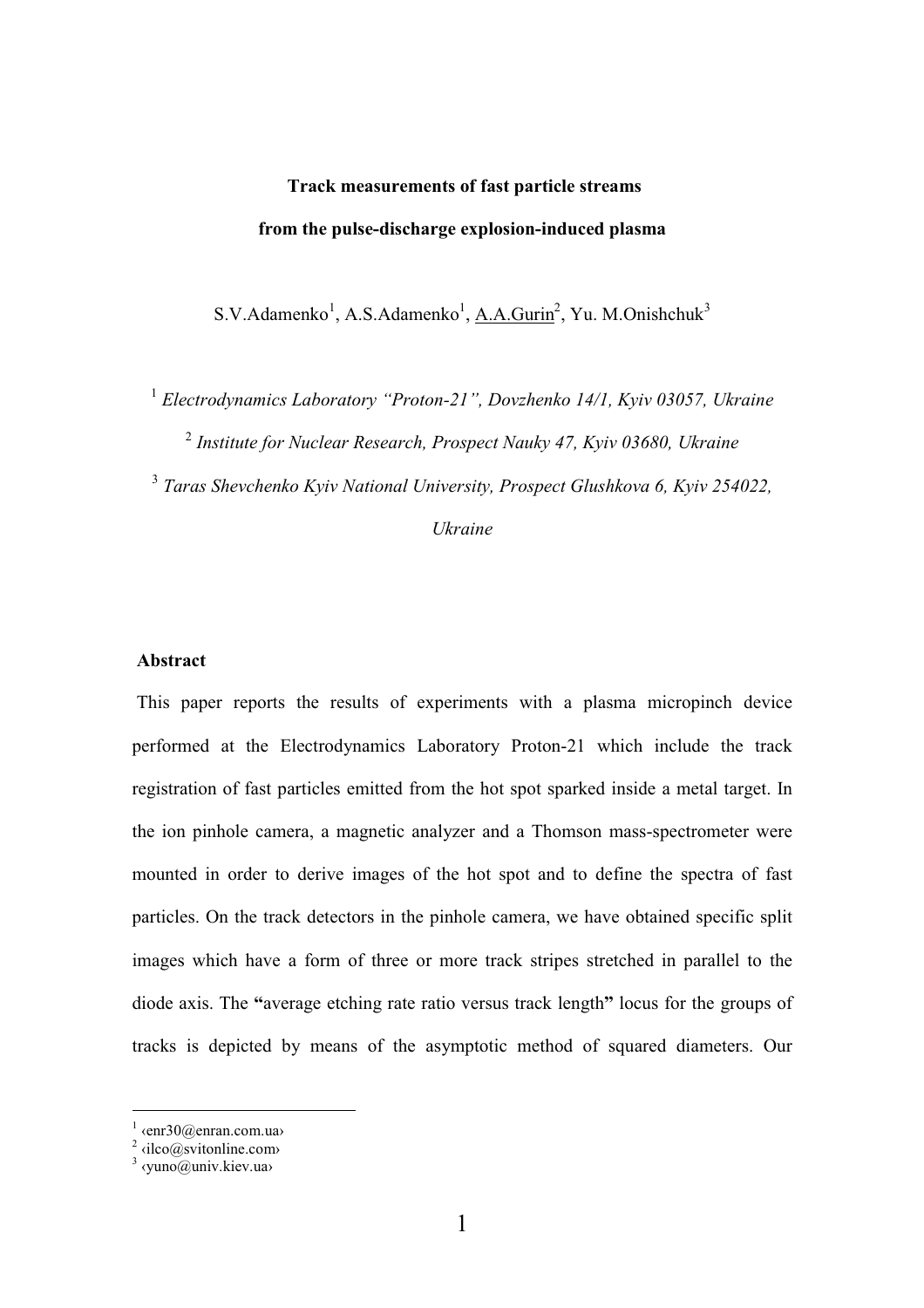analysis shows that the majority of tracks belong to hydrogen nuclei. The track loci for the detectors from the pinhole or analyzers turn out to be split in two parallel streaks that have been interpreted as a proton-deuteron doublet, deuterons being abundant for the track range < 10 µm. The Thomson analyzer gives the evident demonstration of the numerical equality of protons and deuterons for some parallel parabola sections. The total number of deuteron tracks equals to 1% of the registered proton tracks with energy  $\geq$  0.3 MeV in the experiments without any preliminary deuterium concentration in the metal target.

Keywords: micropinch, hot spot, detector CR-39, track range, average etching rate ratio, locus, protons, deuterons.

# 1. Introduction

The pulse discharge studied at the laboratory PROTON-21 (Kiev) is a plasma diode micropinch broken down as a load of the plasma erosion opening switch. The diode parameters are:  $U_{\rm diode} = 300{\text -}500 \text{ kV}$ ,  $I=30{\text -}40 \text{ kA}$ ,  $W_{\rm diode} = 100{\text -}300 \text{ kJ}$  (Adamenko, 2004). Unlike the conventional plasma-diode or plasma-focus where a hot spot sparks in a gas-plasma medium, the hot spot in the PROTON-21's device occurs on the axis inside a solid, usually metal target. The breakdown process is fully self-organized and occurs due to a know-how design of the cathode-anode assemblage and is of a pulse form. The powerful X-ray and intensive fast-ion radiation observed in the process provides an evidence for the high hit efficiency and the target explosion power. This report presents the track registration data of the abundant radiation of fast hydrogen ions from the hot-spot under consideration. A noticeable deuterium component is detected in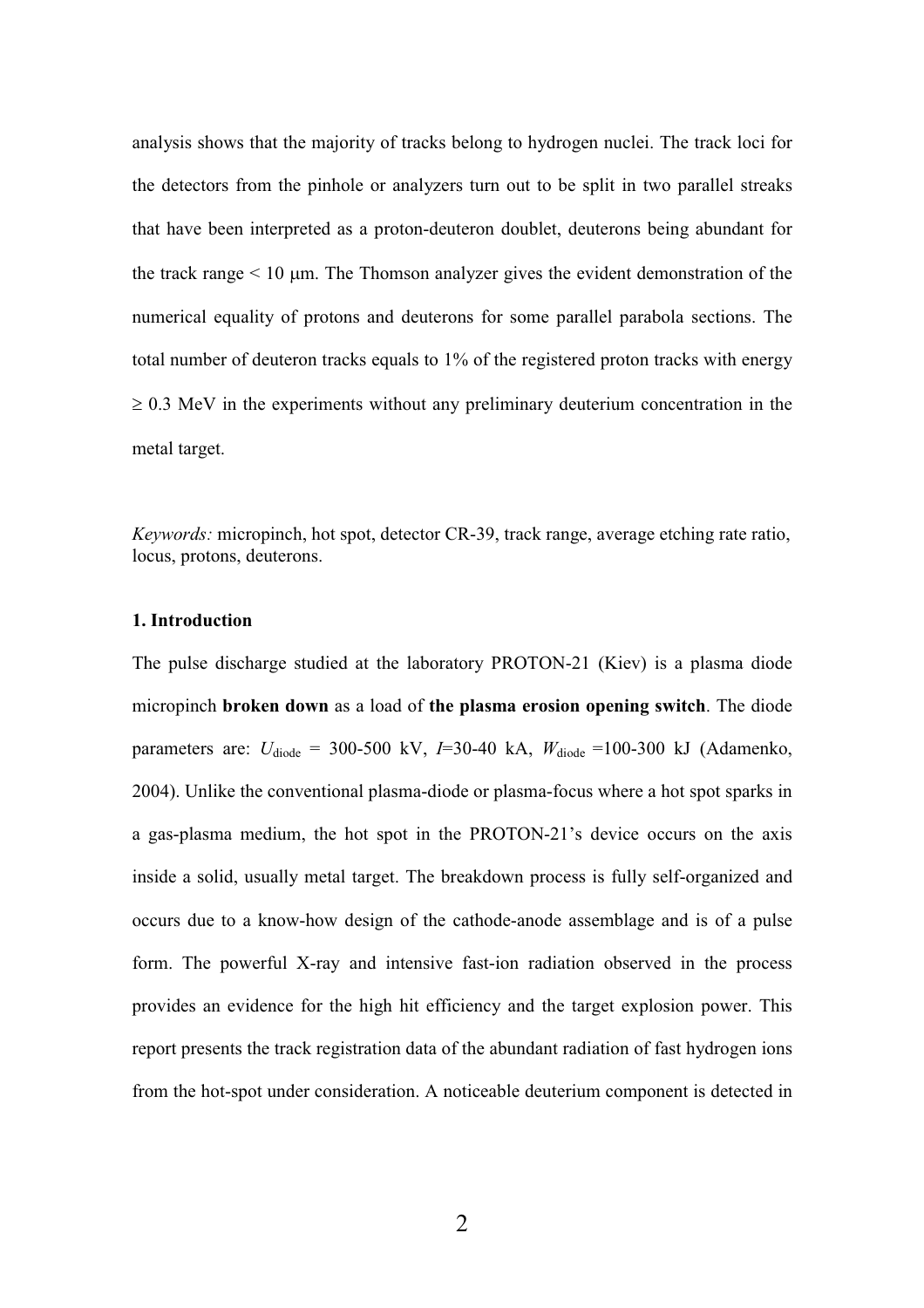the abnormal proportion to protons of the registered part of the energy spectrum in experiments with usual metallic targets without preliminary hydrogen implantation.

The solid-state track detectors (STD) CR-39 display the presence of fast ions with velocities  $\geq 10^8$  cm/s, while the powerful electromagnetic disturbances make it problematic to register the ion electric signals during 20 ns after the breakdown. Being placed behind a small pinhole not far (up to 4.5 cm inside the ion pinhole camera) or far (46-66 cm inside the magnetic or Thomson analyzer) from the hot spot, STD give opportunities to determine the trajectories of fast narrow beams and to consider the characteristics of individual tracks of fast ions. By counting the tracks on the STD situated inside the magnetic analyzer, we have determined the fast-ion energy spectrum expressed in the proton specific energy units. We supplement the trajectory analysis with the procedure of track identification by means of the "squared-diameter asymptotic method" (SDAM) (Somogyi, 1973) which allowed us to determine the length  $(R)$  and average etching rate ratio  $(V)$  for each track within the groups of craters chosen for measurements during the etching.

The pinhole camera track images of the hot spot obtained in our experiments are totally different from the ones known for discharges of the plasma- or laser-focus type. For each effective shot, we obtained a composite picture represented by the set of three or more track streaks parallel to the diode axis and slightly split azimuthally. Sometimes, the image is added by the track nebula chaos. We present the examples of such images and discuss a possible dynamical model of the hot spot.

The experimental "VR-locus" of the tracks occurs in a way suitable for the identification of light particles which appear mostly in the spectra of the fast ion streams going out of the hot-spot. Using this method, we have found that almost 100% of ions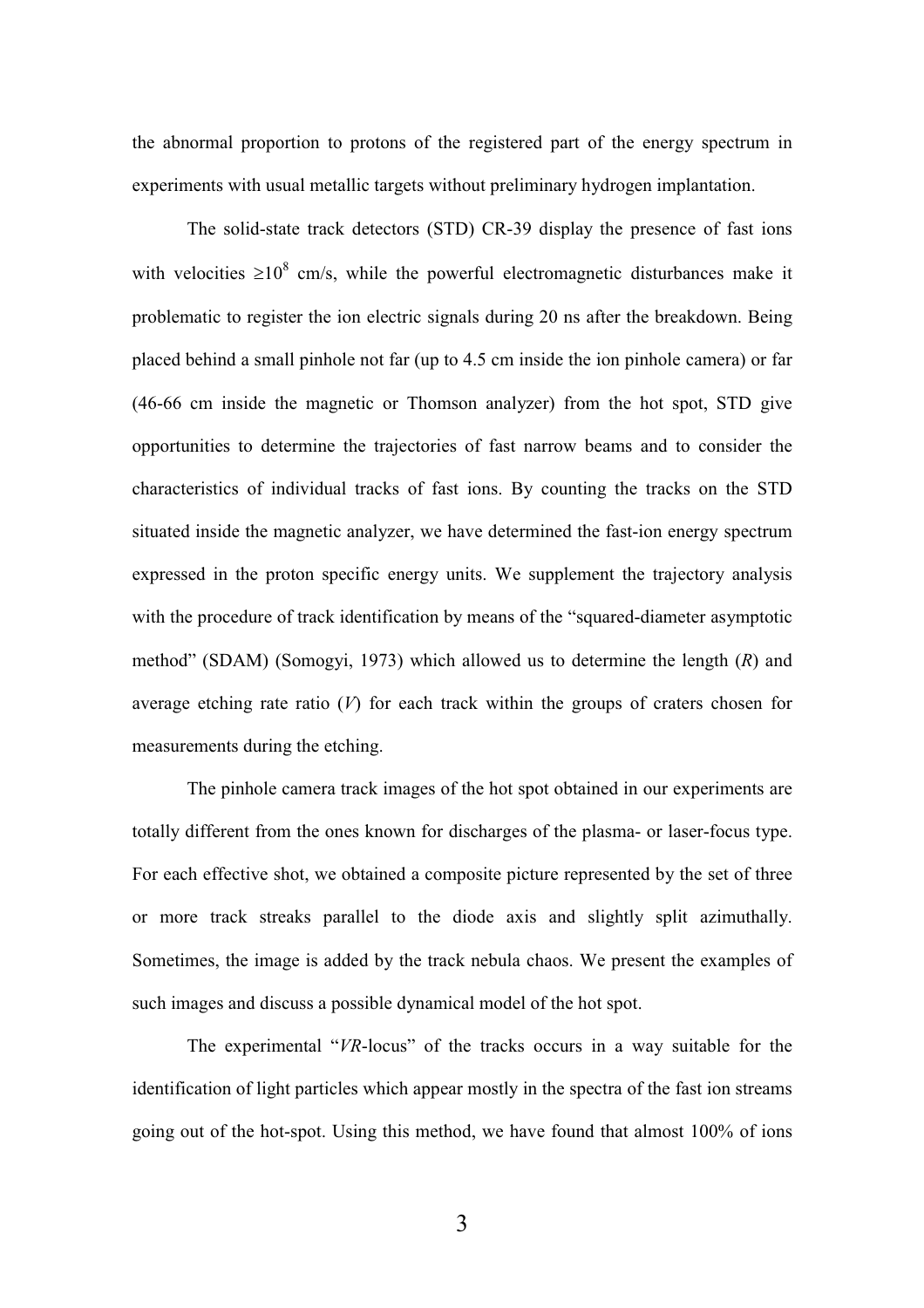giving the hot-spot image in the pinhole camera are hydrogen nuclei. Moreover, this method allows us to see that the fine splitting of the loci of the groups of craters taken from different streaks from the pinhole camera or analyzers can be interpreted as a proton-deuteron doublet. The presence of a deuterium dose in the hot-spot radiation has been demonstrated visually by the track parabola on the detectors in a Thomson analyzer, and the track densities in the proton and deuteron parabola streaks can be comparable locally. The total number of deuterons is 1% of the number of protons in the visible part of the proton spectrum.

Here, we pay a main attention to the presence of deuterons in the exaggerated proportion to fast protons in the hot-spot output due to the fact that no published data exist on a like effect in the case of the micropinch, plasma- or laser-focus hot spots where targets or a working gas are not enriched preliminarily with deuterium (even for higher discharge energy inputs).

#### 2. Pinhole imaging

 A general scheme of measurements is shown in Fig. 1. (We conserved the dimension proportions of the upper Thomson mass-spectrometer and the pin-hole camera. The magnet with inner detectors  $a-e$  is used as a magnetic analyzer). We use a 20-um tungsten foil for pinholes. Less firm foils are not appropriate even for a single shot in our experiments. The entrance hole of 20-50 µm in diameter is situated at a distance of 1.5 cm from the hot spot, so that the camera aspect ratio is 2:1. The pinhole axis is directed through the expected hot-spot center by the laser beam in the diode equatorial plane. Two examples of the pinhole track images of the hot spot are shown in Fig. 2. All studies were performed with a CR-39 TASTRAK STD produced by TASL. The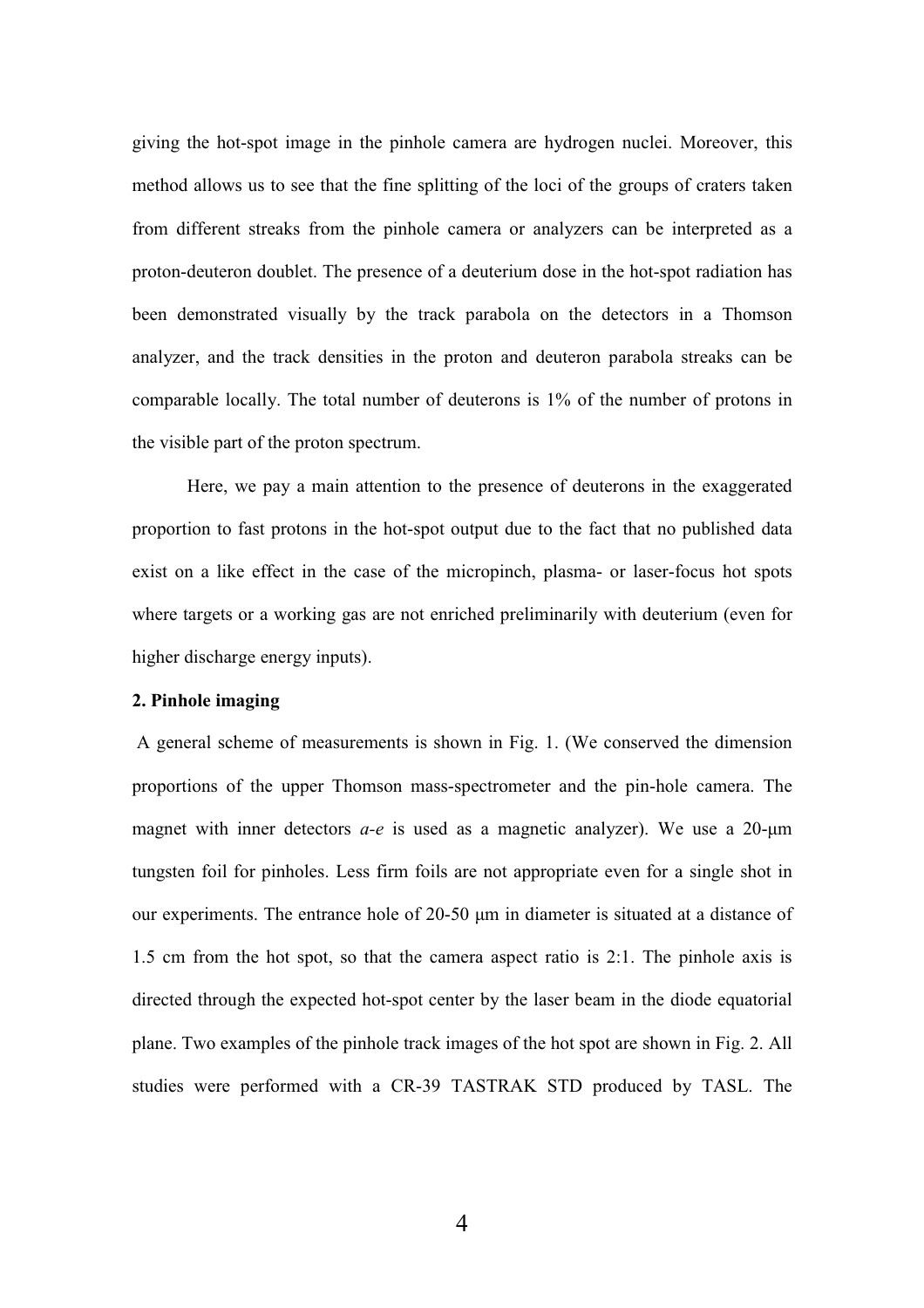processing of the detectors was carried out in  $6.25$  N NaOH at  $70^{\circ}$ C. Up to now, we have obtained more than 200 sharp pinhole images under the described conditions.

The images in Fig.2 are oriented parallel to the diode axis with the upper position of the anode. The tops of streaks are located at a distance of 1-5 mm from the pinhole axis being depicted by the tracks of the fastest particles for a given streak. Tracks are degraded along the streak to the lower detector edge. The streak width is usually minimal at the top, being of the order of  $100 \mu m$ . It increases as one moves down the streak; in other cases, it may be constant down to the lower edge. The use of different pinholes shows that the diameter of a hot spot is close to 100  $\mu$ m which is  $\frac{1}{5}$ or  $\frac{1}{15}$  of the target diameter. The horizontal displacements of track streaks are also of the order of 100  $\mu$ m, so the pinholes of 20-50  $\mu$ m in diameter are suitable to see the split images. The set of three streaks – "triplet" - may be considered as a minimal complete set.

 The nature of the hot spot should still be understood; however, a few statements can be made. It is clear that the basic magnetic field of the diode current is able to deflect protons of MeV energies on their 4.5-cm path from the hot spot through the pinhole toward the STD. The fields of 10 kGs are sufficient to give deflection to the degree observed. It is apparent that the vertical stretch of the track streaks corresponds to the cyclotron curvature distribution of ions in the dynamical magnetic field. The diode fields together with the pinhole camera serve as a natural Thomson analyzer of corpuscular fluxes emitted by a hot spot. In order to be valid, such a model must assume that the radiating hot spot exists simultaneously with the diode current, and the azimuthal magnetic field must be supplemented with an azimuthal electric field. Such a configuration arises under the helix magnetic mode excitation, the longitudinal field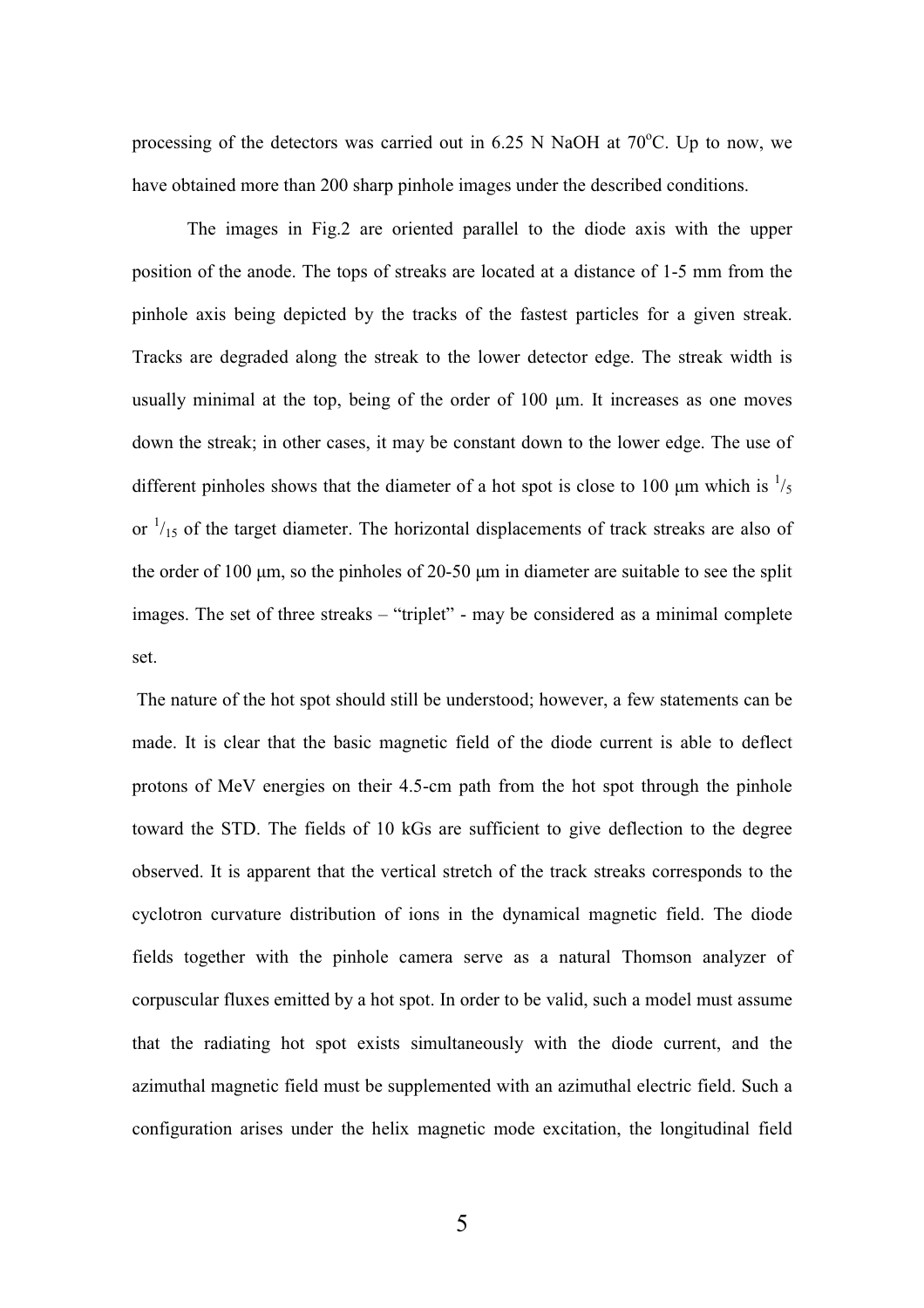variation being sufficiently fast . There is an evidence for a helix-type instability which accompanies the explosion of a target.

# 3. Track analysis method

We have adopted the SDAM as most appropriate for the measurement of the shallow tracks of light nuclei. SDAM gives directly the integral characteristics of individual tracks: the full track length  $(R)$  and the average etching rate ratio  $(V)$  are described by the relations

$$
R = a + k/16,\tag{1}
$$

$$
V = (a + k/16)/(a - k/16),\tag{2}
$$

where  $a$  and  $k$  are the parameters entering the formula for the squared diameter of a track on the etched layer,  $D^2(h) = k(h-a)$ , established at the latest stage of the track etching. Relations (1), (2) take into account only normal-incidence tracks.

 While SDAM has practical advantages in the identification of particles, we have faced with some difficulties in the interpretation of the SDAM results. This algorithm is too dependent on the limited resolution of the optical system at the detector surface where the curvature of an etched track wall impairs the sharp formation of the image. According to the Dorschel's data, the critical value  $D<sub>c</sub>$  is defined as a value that has to be added to the measured diameter  $D_{ex}$  for the sum  $D=D_{ex}+D_c$  to be zero in the limit  $h\rightarrow 0$ .  $D_c$  is about 0.4-1 µm for a 1-MeV proton in the case of a PERSHORE CR-39 detector (Dorschel, 1997, 1998). It would be reasonable to consider the  $D_c$  as a function of h under long-time etching. There are currently no models able to explain the  $D_c(h)$ dependence.

By a simple analysis, one can find that the correction of the experimental locus " $V_{ex}$ " vs  $R_{ex}$ " must be carried out by the shifting to the lower values of R and to the upper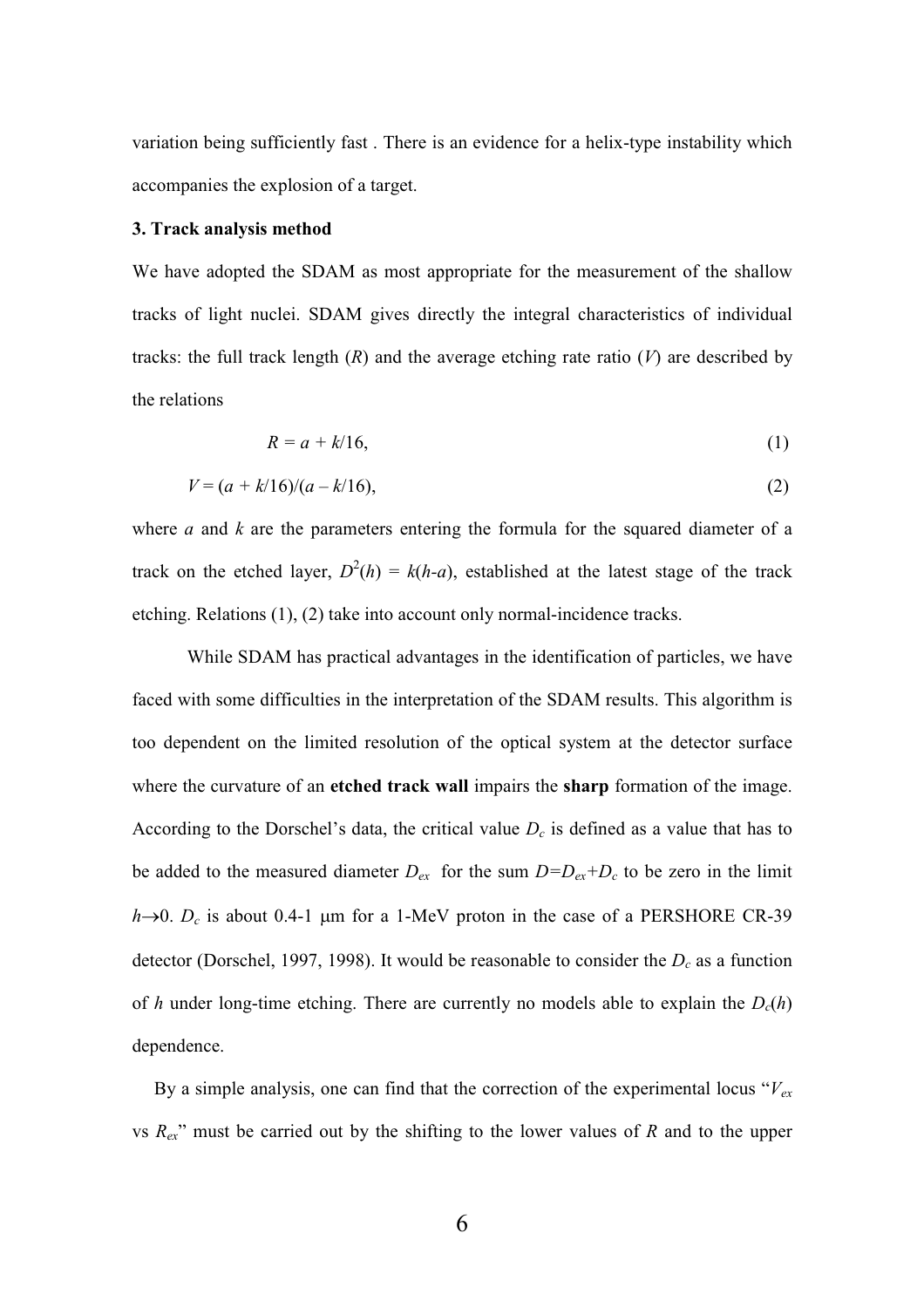values of  $V$ . The relative errors in the determination of  $V$  and  $R$  are, respectively, of about 10% and 20% in the case of protons with  $R \approx 5 \mu m$ ,  $V \approx 1.5$ , and a crater diameter is 15  $\mu$ m if we take  $D_c=1$   $\mu$ m. This effect plays a more significant role in the case of shallow hydrogen pits which are measured in our locus constructions by SDAM.

Despite the difficulty described above, SDAM seems to be the only method able to analyze the shallow tracks of hydrogen nuclei in a range of about 10  $\mu$ m, because only the track diameters are available for measurements, and the Dorschel's method of STD **breaking** is not applicable to our experiments. The effect of  $D<sub>c</sub>$  produces systematic errors of RV-coordinates and cannot be a reason for the locus split. The spatial resolution of our optical system is about 0.25 µm at a magnification of 960 used in our measurements. The error bars are not given for our measured loci, because the RVcoordinates are calculated by using the method of least squares. Really, we see the domination of the effect of fluctuations of individual track parameters on the values R and V. So, the measurement errors are displayed by the statistical expansion of the  $RV$ streaks with tracks of the same kind which attain 4% in the best case. It meets the requirements of resolution for the 10% locus split.

### 4. The energy spectrum

Fig. 3 shows the energy spectrum of fast ions determined by the direct count of tracks on the detectors inside the external magnetic analyzer, whose entrance pinhole of 60 µm in diameter is situated at a distance of 36 cm from the hot spot. In these experiments, the beam passes along the diode axis to minimize the effect of the diode fields on the ion run.

The spectrum presents the distribution of ions on ion gyroradii written through the specific energy  $E^* = EM/Z^2$  (*M* and *Z* are the mass and charge ion number,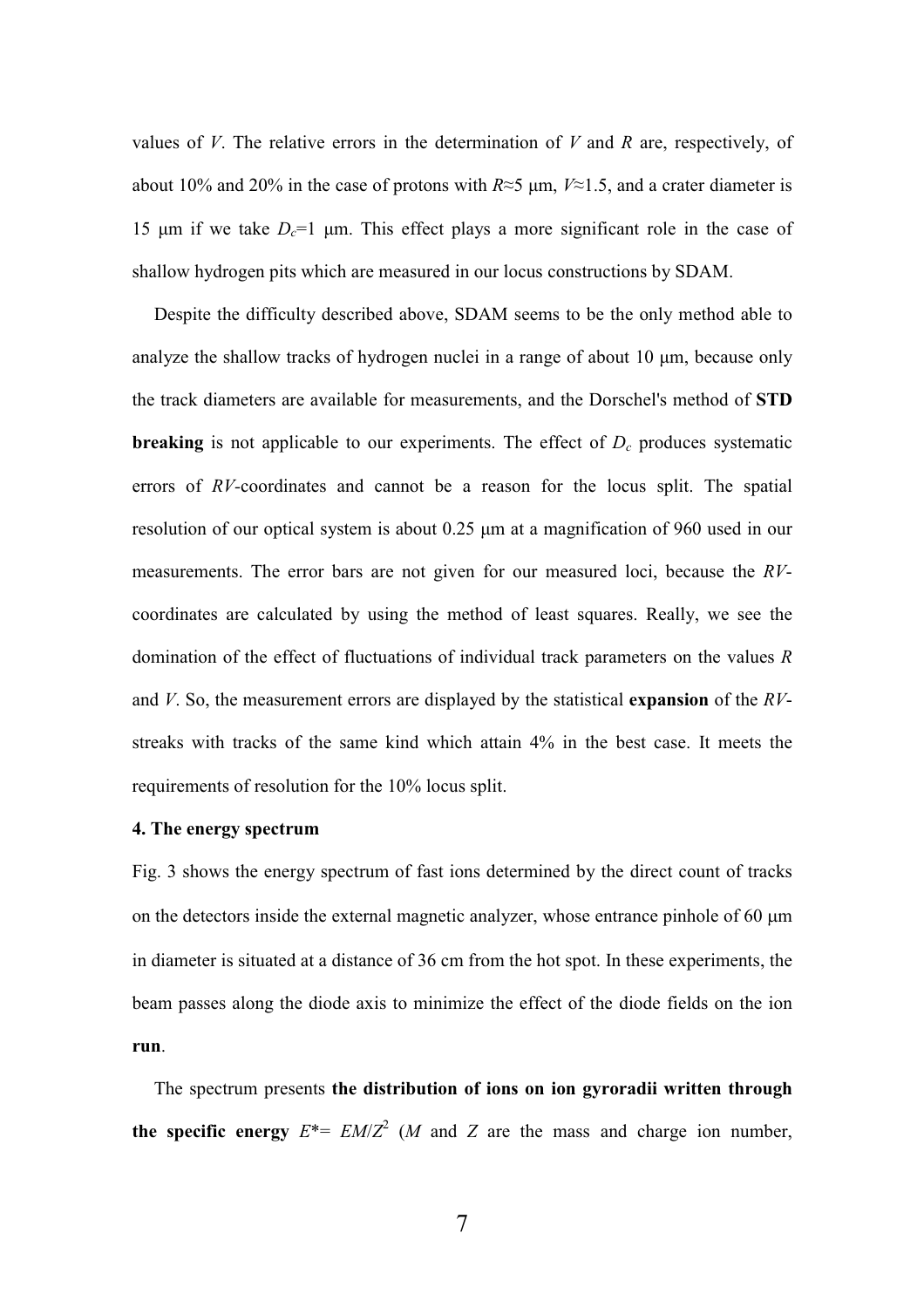respectively). The high-energy edge of the energy spectrum has a sharp steep of the beam type. (The highest energy measured is 2.7 MeV for proton groups with track lengths of about 100 µm in other shots). It is the most fast hydrogen nuclei that give the tracks in the tops of streaks on the pinhole images. The main body of the energy distribution is low-energy and enriches to the low-energy margin  $E^*=100$  keV, where the counting was ended. The average ion energy is roughly 0.25 MeV. In the given case, the total number of particles registered inside the magnetic analyzer is about  $4.2 \cdot 10^5$ , which corresponds to the total hot-spot output about  $10^{14}$  particles taking into account all the distances, entrance hole diameter, and angle distribution of radiation. The spectrum represented in Fig. 3 is appropriate for arbitrary ions. Sometimes, the tracks of heavy particles go over the spectrum (an example is shown below), but, in this case, the number of hydrogen tracks is given by the same estimation.

#### 5. The locus analysis

Through the selective analysis of the track groups from the middle of the spectrum, we have found that the contributions of protons and deuterons are comparable in a certain track range. First, this result was derived from the track analysis of a "triplet" observed in shot No. 6512 shown in Fig. 4, a. One hundred tracks from 10 groups were chosen for the analysis: groups 1, 4, 7 are taken from the left streak, 2, 5, 8 from the middle streak, and 3, 6, 9, 10 from the right streak.

 The VR-locus of 100 tracks is shown in Fig. 4, b. The split into two streaks is characteristic of the locus. Note that the upper streak in the locus is generated by the tracks from groups 3, 6, 9, 10, while the rest of groups generate the lower streak. Since all tracks are processed and measured in the same way, it is appropriate to assume that the track streaks in Fig. 4, b are made of different kinds of particles. Hydrogen nuclei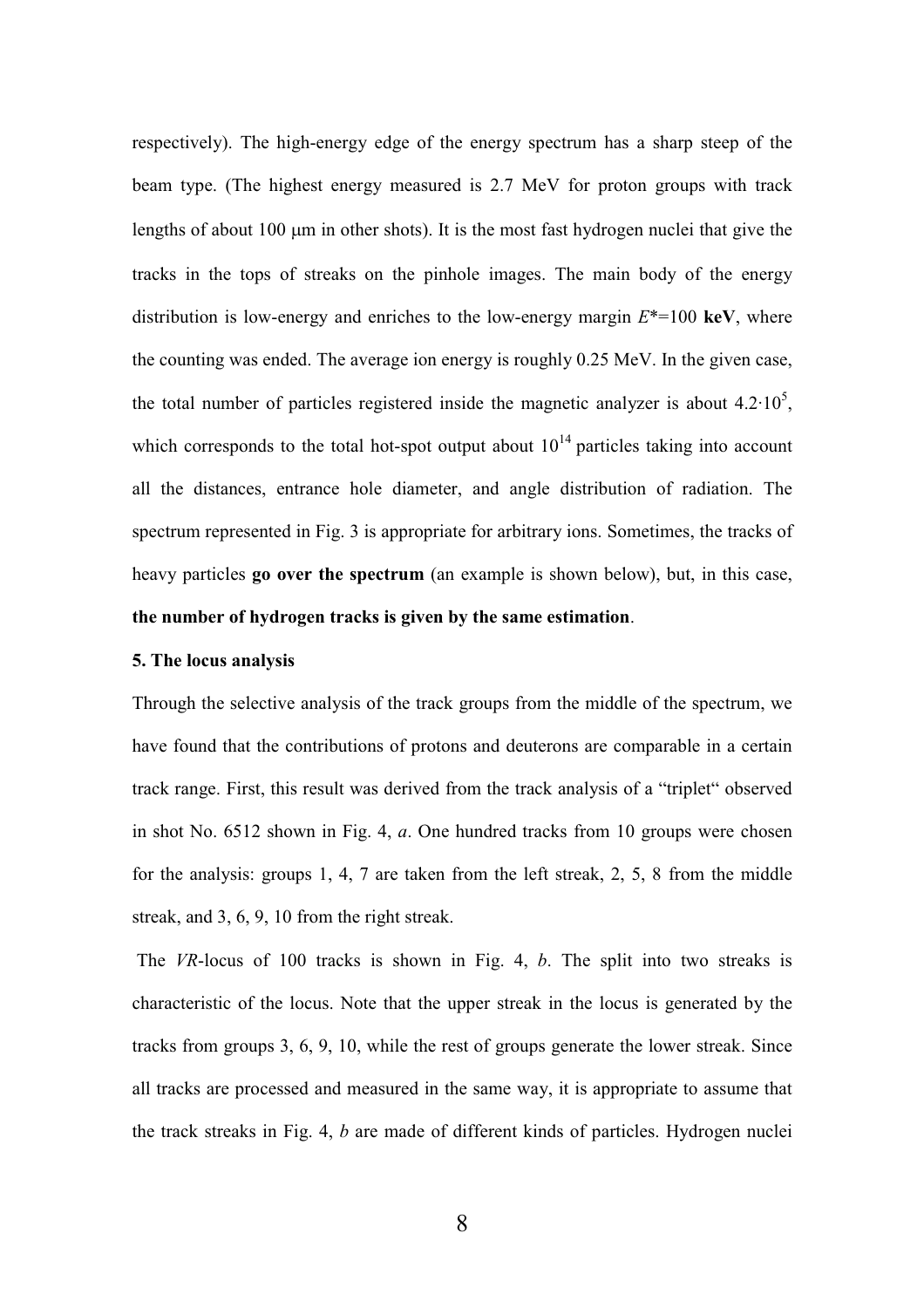are the only likely candidate, because the condition  $V<2$  is valid only for them in the interval  $4 < R < 12$  µm. (In Fig. 4, b, we plot the curve for molecular hydrogen ions  $H_2^+$ which is closest to the  $p-d-t$  theoretical hydrogen set to show the increasing of V for heavier ions).

 The streak split in Fig. 4, b achieves 10%, which is somewhat higher than the theoretical split of  $V(R)$  curves for protons and deuterons. However, the experimental streaks appear to be shifted down by the same  $10\%$ , respectively, to p-d curves. Earlier, we explained the displacement of the measured  $V$ ,  $R$  values by the optical effect of reducing the visible track diameter and by increasing the error of the determination of V, R by SDAM in a long-time etching.

We have confirmed these conclusions in other measurements. Fig. 5 shows tracks and their locus registered inside a magnetic analyzer in the same scheme of the spectrum measurement as that described above, but with the use of a very little entrance pinhole of 5 µm in diameter. In all measurements with the magnetic or Thomson analyzer, we use only one entrance pinhole. This is due to the fact that a two-pinhole collimator used normally reduces or even eliminates entirely the ion signal because of the split effect of ion streams induced by a hot spot. In other words, our upper object in Fig.1 is a big pinhole camera with its own inner magnetic and electric fields.

Even for such a little pinhole and a low-density track packing, three streaks are noticeable. 80 tracks were chosen for the analysis, as shown in Fig. 5, a. Fig. 5, b demonstrates the streak split into a doublet like in Fig. 4, b.

Finally, Fig. 6, a shows the parabolic track streaks on detectors inside the Thomson analyzer which present the results of a successful shot. The  $M/Z=1$  parabola is marked with the proton tracks nearest to the zero line observed easily; with this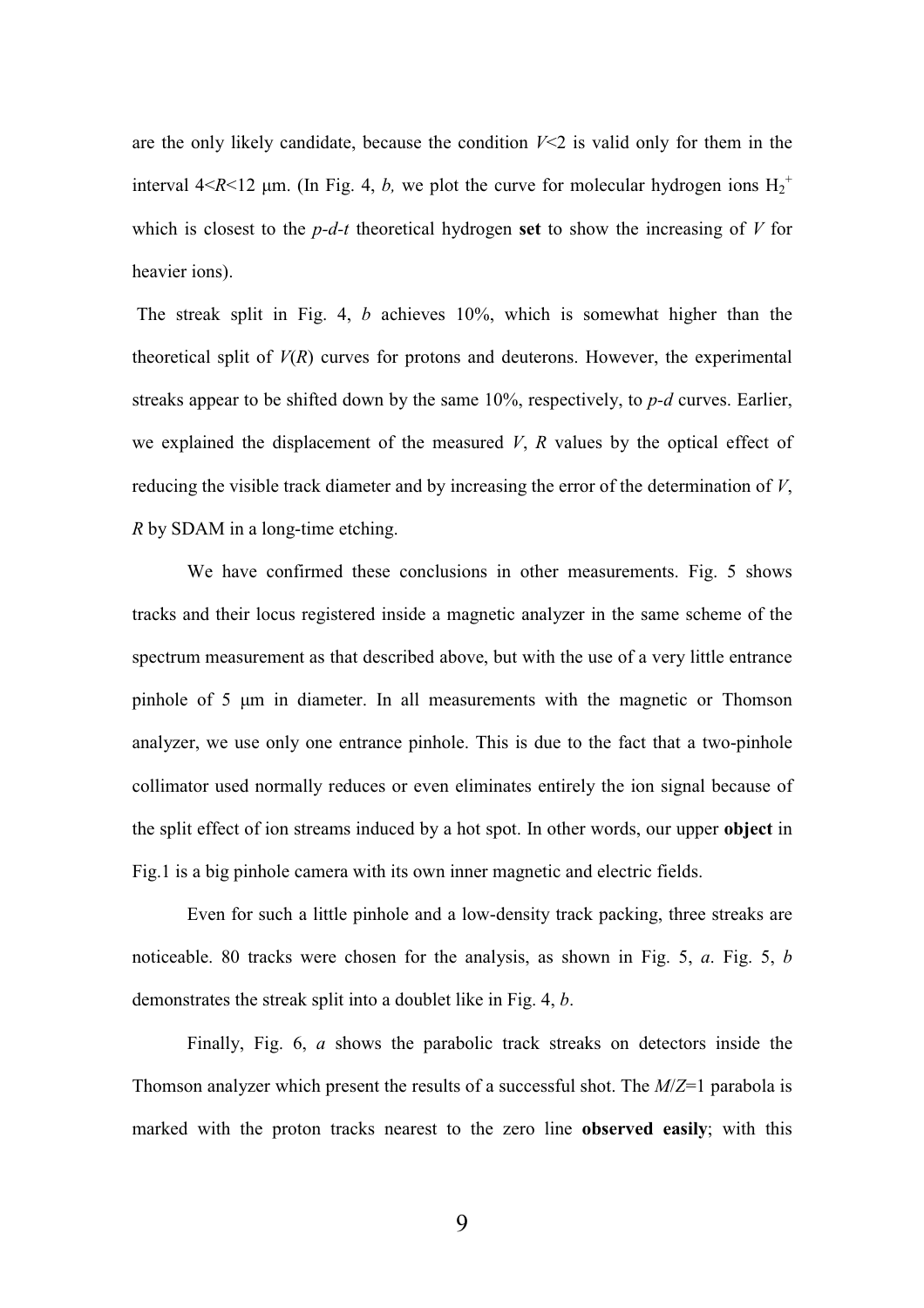calibration, we obtain a simple identification of the deuteron  $M/Z=2$  parabola. Deuterons are presented on detectors 4 mainly, and the sharp edge corresponds to the maximal deuteron energy of about 350 keV. The track ranges for such a level of energy are about 2-3 µm, but the determination of a good locus proves problematic because of the high density of tracks at this place. However, the deuteron parabola has the 1-cm continuation from detector 4 onto detector 3, as is visible in a microscope. Fig.6,  $b$ shows the corresponding locus of 40 tracks with ranges in the 2-6  $\mu$ m interval. This clearly demonstrates that the tracks belong to the hydrogen family. It is sufficient for the complete identification of the deuteron component.

 Fig. 6, a reveals that the sections of track streaks in the analyzers may be in the rough ratio 1:1 for protons and deuterons. The total numbers of tracks contained in the deuteron and proton parabolas are given by proportion 1:100. In the case under consideration, the Thomson mass-spectrometer can analyze protons only with energies  $>300$  keV.

Fig. 6, a contains the parabolas of heavier ions. The preliminary analysis of their tracks gave us the values  $V>10$ . Such values are characteristic of particles with  $Z>4$ . We see almost 20 parabolas.

# 6. Conclusion

It is worth discussing two aspects of our results. Firstly, the hydrogen yield of  $10^{14}$  per shot is surprisingly high, because the result is obtained with a lead target. The superficial organic and aqueous contaminations may explain only 1% of this output. The hydrogen solubility in Pb is very low and thus cannot explain such high amount of hydrogen. Moreover, we did not use hydrogen as a working gas and operated with a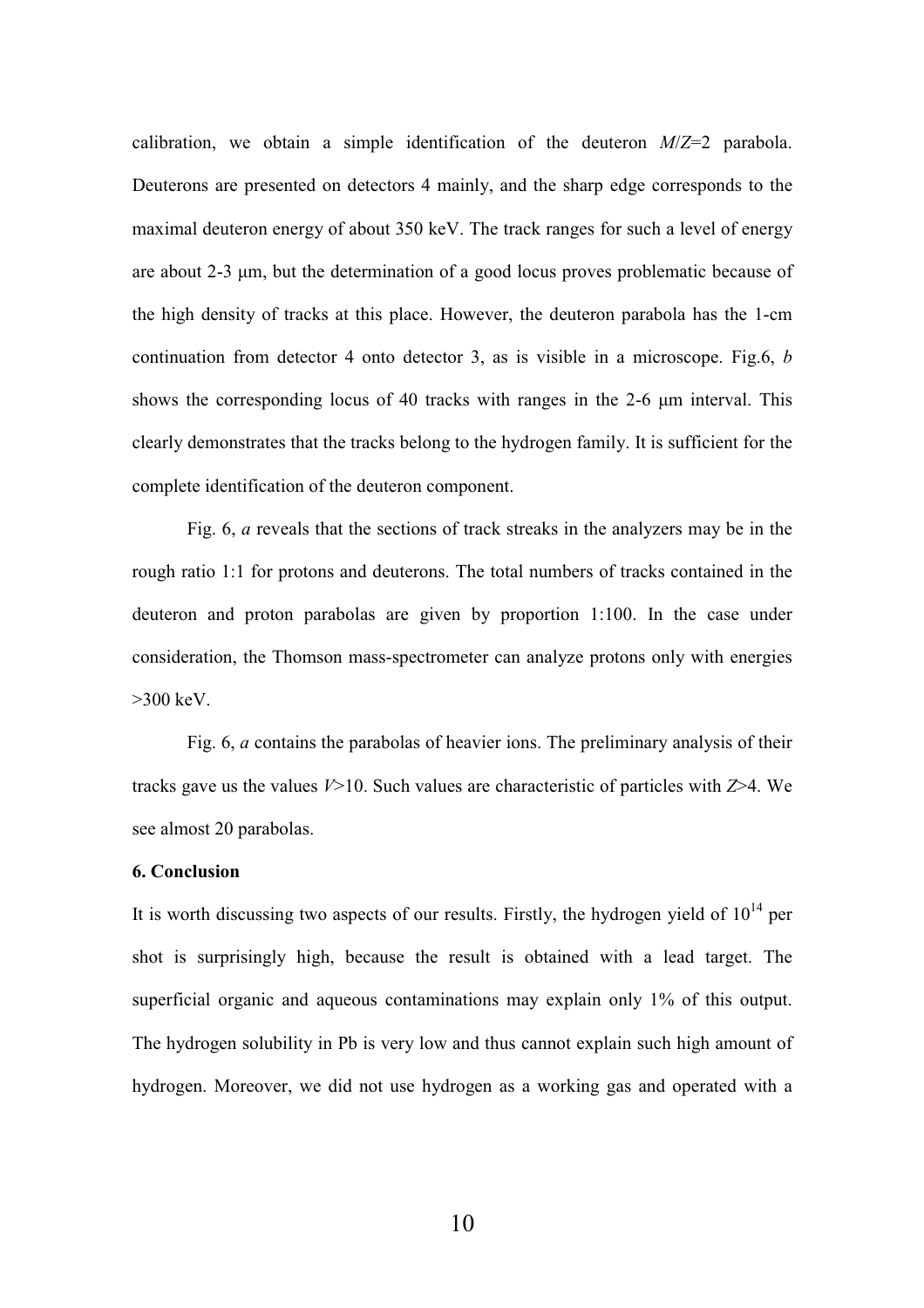vacuum micropinch. Previously, the experiments with a laser focusing had produced the proton output of the order of  $10^{10}$  per shot.

With the help of a Thomson analyzer, we have registered the enhanced content of deuterium in the corpuscular emission from a target. In addition to the quantitative deuteron abnormality against the background of fast protons, deuterons have a bump in the spectrum near  $E=300$  keV (which corresponds to 600 keV for protons on their parabola), as follows from the distribution of tracks in the deuterium parabola in Fig. 6, a. Our intention is to undertake further investigations to clarify the situation.

# References

- [1] S.Adamenko. Conception of the artificially initiated collapse of the substance and key results of the first stage of its experimental implication. Preprint, Kyiv, Academperiodika, p.36 (2004)
- [2] B.Dorschel, D.Fulle, H.Hartmann et. al. Dependence of the etch rate ratio on the energy loss in proton irradiated CR-39 detectors and recalculation of etch pit parameters. Radiation Protection Dosimetry, 71, No. 2, pp. 99-106 (1997)
- [3] B.Dorschel, D.Hermsdorf, K.Kander,H.Kuhne. Track parameters and etch rates in alpha-irradiated CR-39 detectors used for dosemeter response calculation. Radiation Protection Dosimetry, 78, No. 3, pp. 205-212 (1998)
- [4] A.Maximchuk, K.Flippo, H.Krauze et al. Generation of high energetic ions by short laser pulses. Fizika Plazmy (in Russian), 30, pp.514-540 (2004)
- [5] G.Somogyi, S.A.Szalay. Track-diameter kinetics in dielectric track detectors. Nucl. Instr. and Meth., **109**, pp. 211-232 (1973)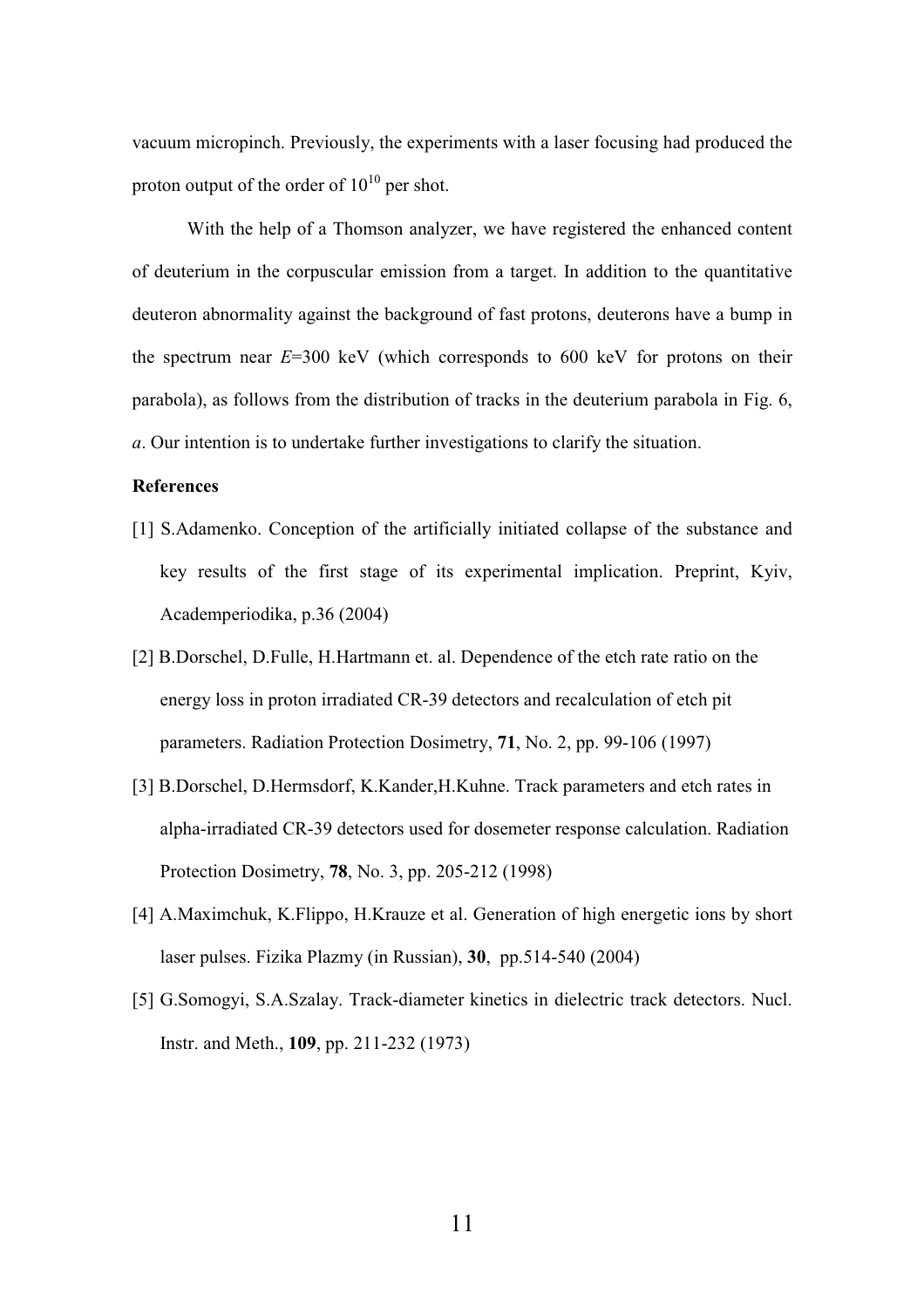

Fig. 1 Scheme of the experimental set-up.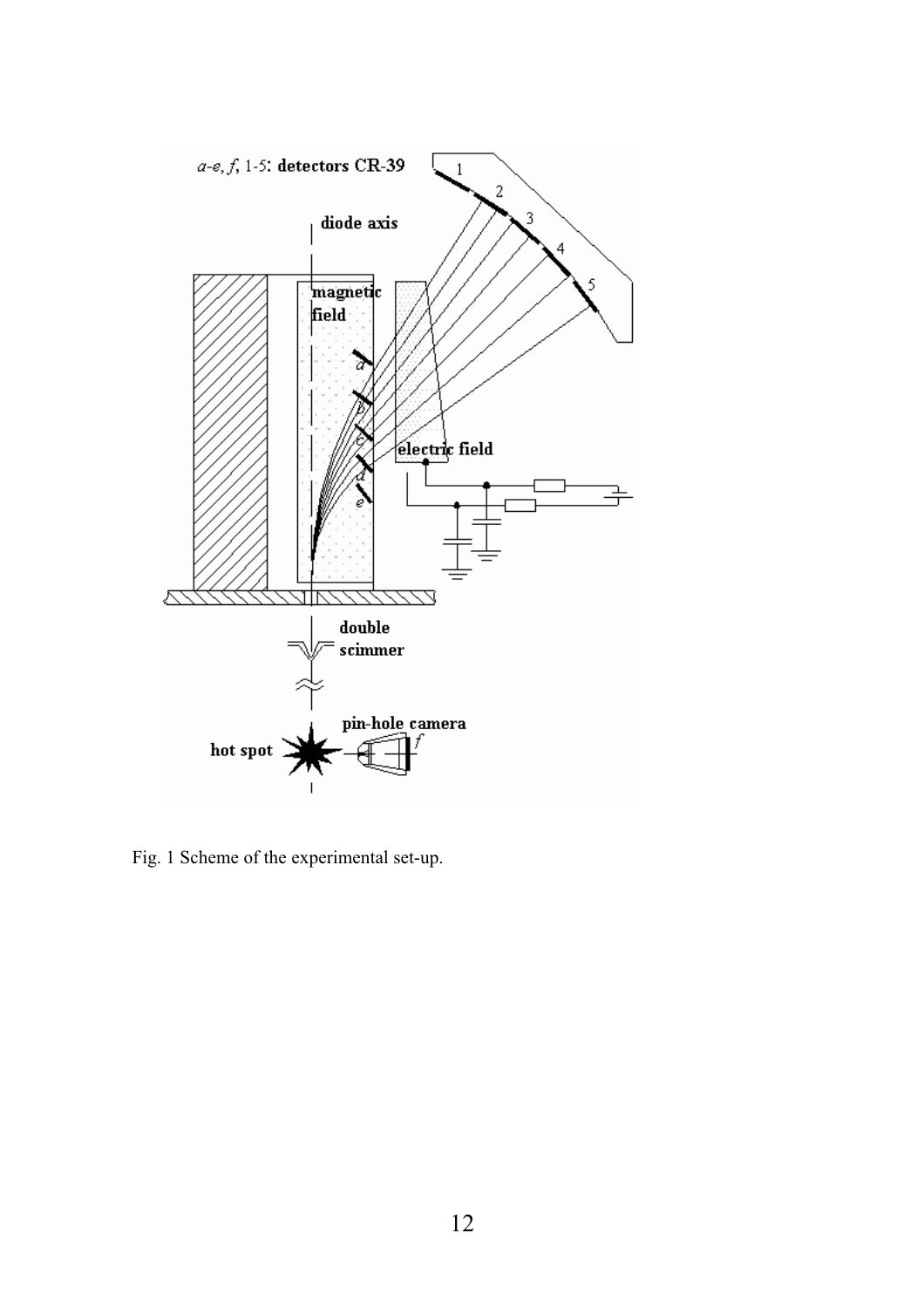

Fig. 2a Pin–hole images of the hot spot.



Fig. 2b Pin–hole images of the hot spot.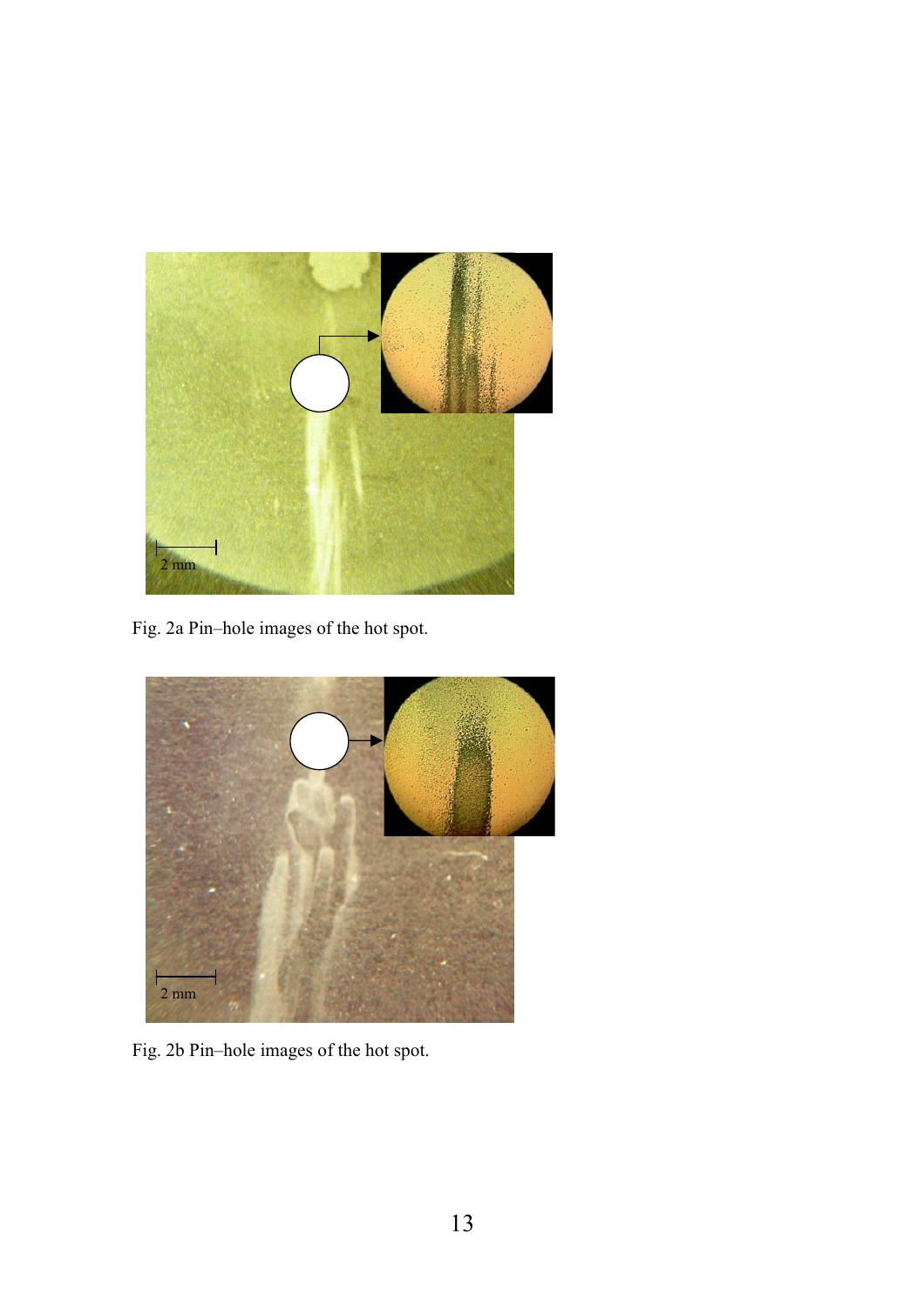

Fig. 3. Energy spectrum of track-creating particles in terms of the specific energy  $E^*$  $EM/Z<sup>2</sup>$  (*M* and *Z* are the mass and charge ion numbers).



Fig. 4. a - the triplet pinhole image (2 horizontal lines are drawn artificially only for the measurements and are not a part of the hot spot image).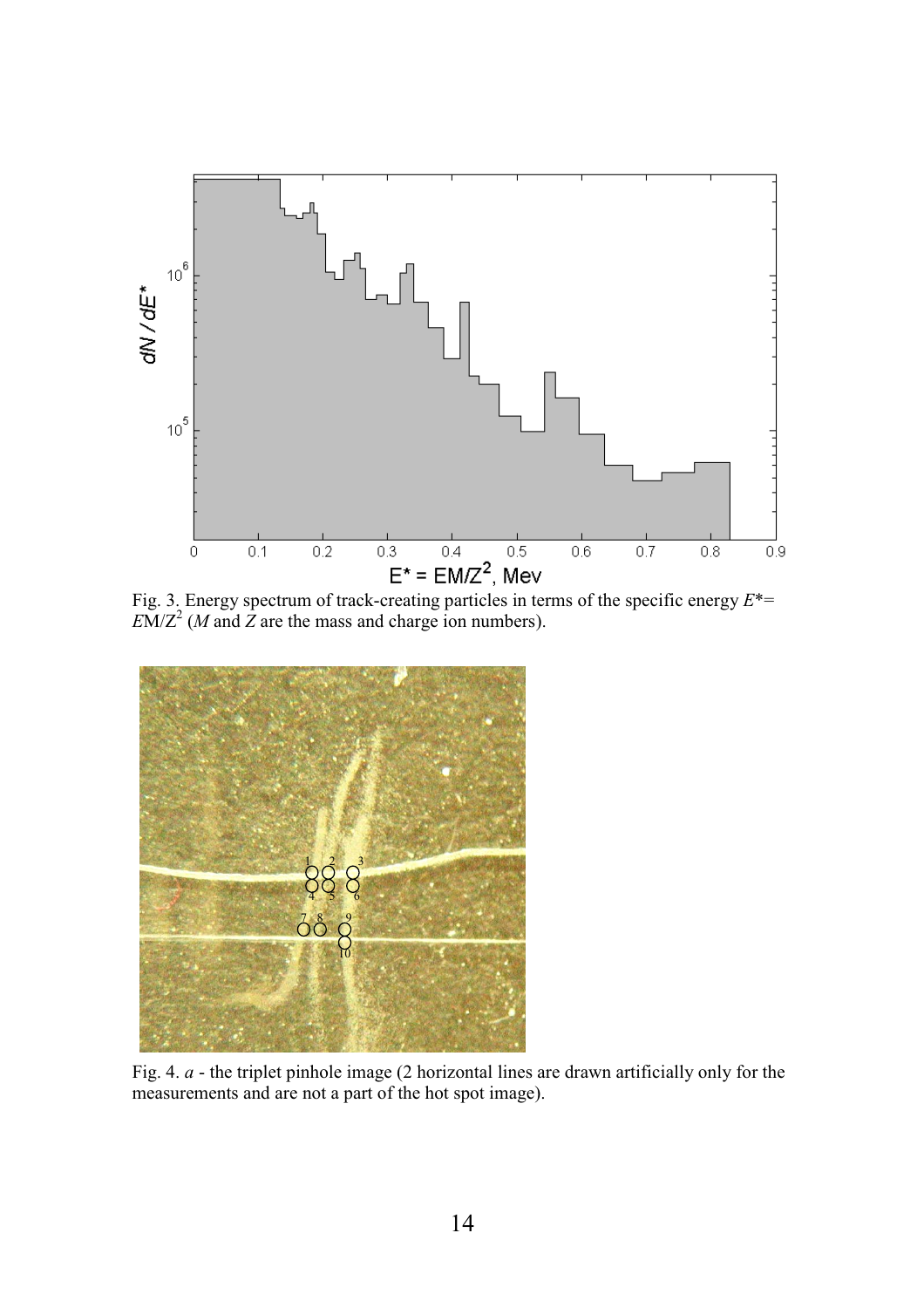

Fig. 4.  $b$  – its locus (shot No. 6512).



Fig.5. *a* - tracks on a detector in the magnetic analyzer (shot No. 7496).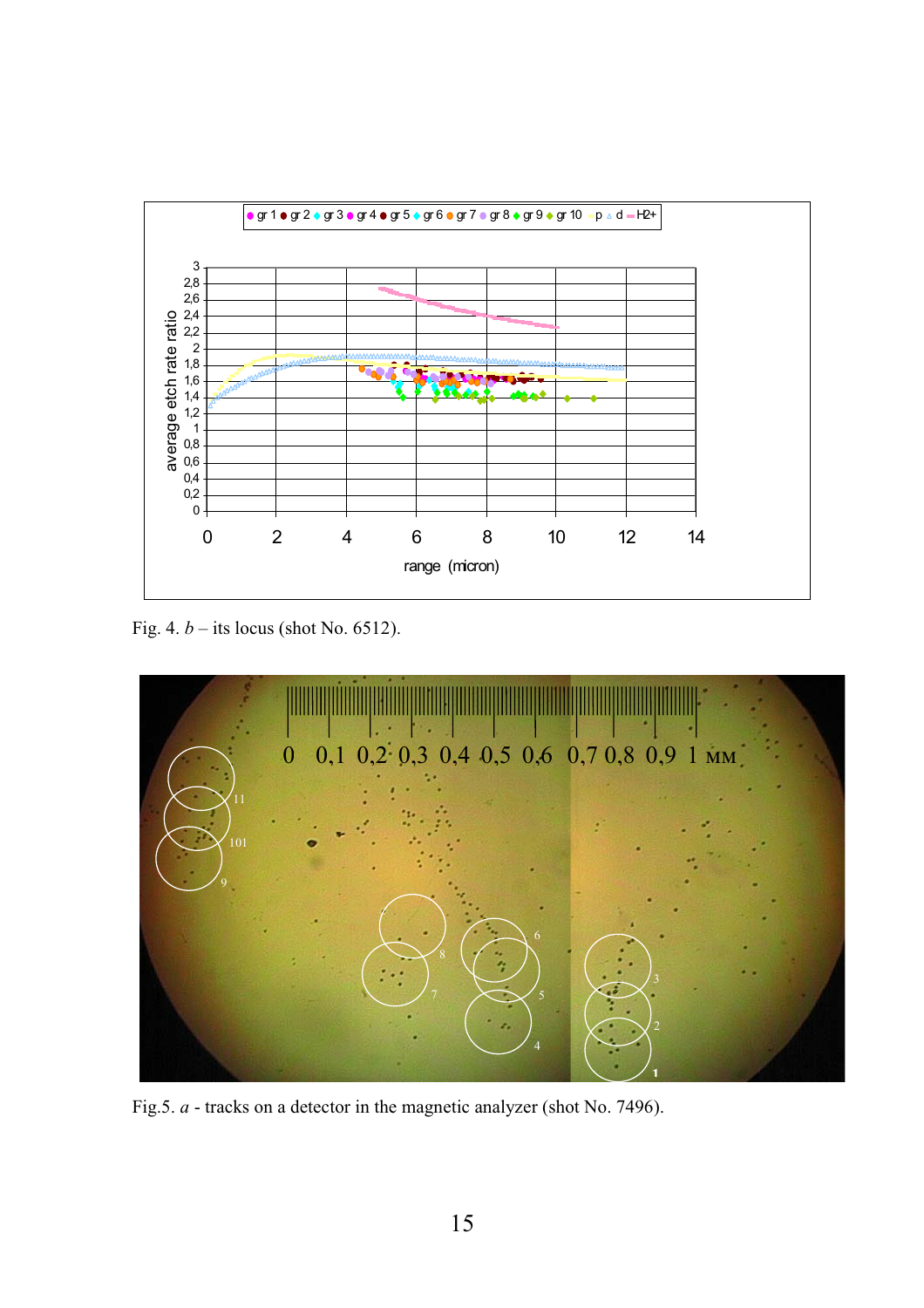

Fig.5. b - locus of tracks on a detector in the magnetic analyzer (shot No. 7496).



Fig. 6. a - track parabolas in the Thomson analyzer (shot No. 8527).